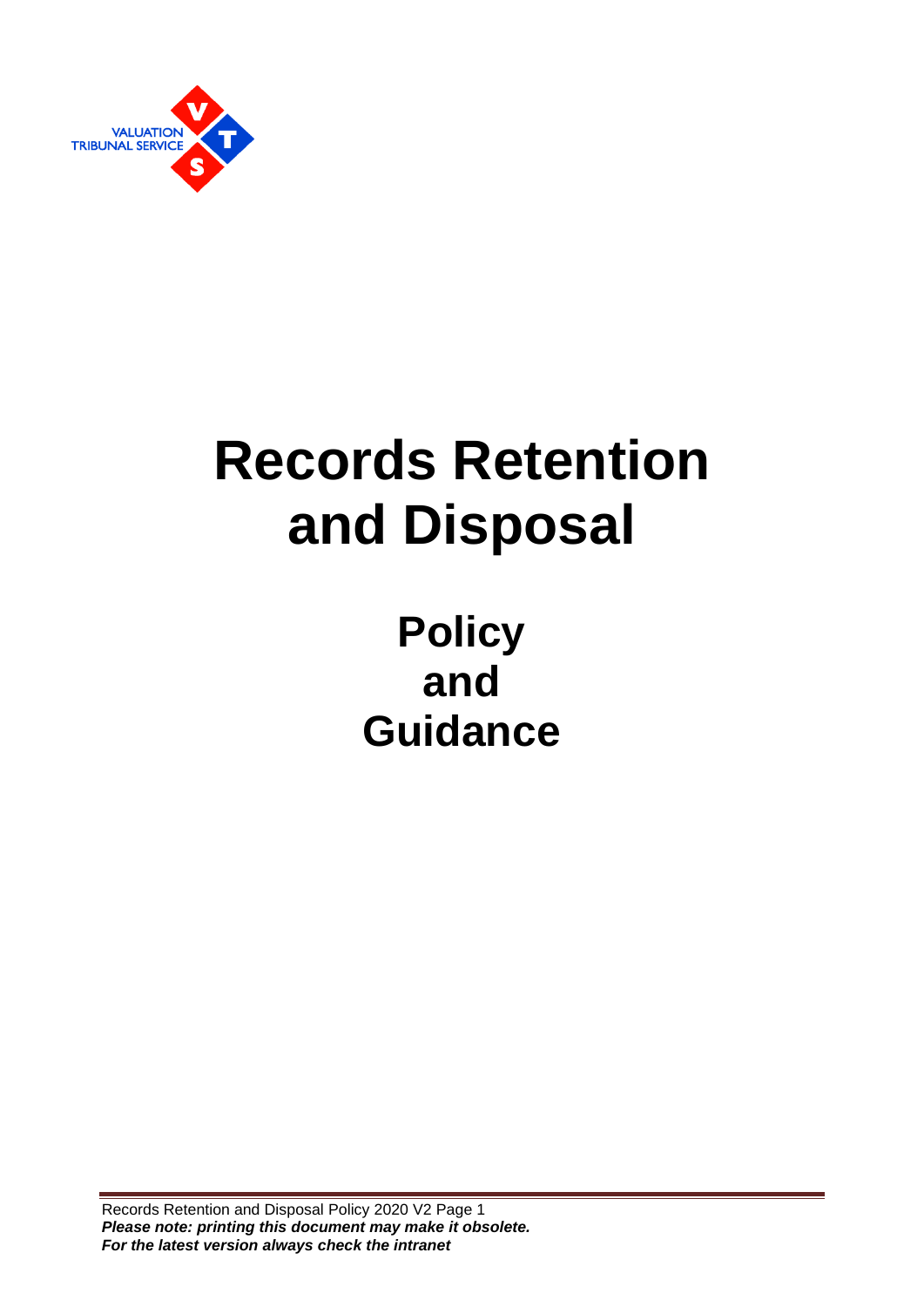#### Contents **Page**

#### **Policy**

| Purpose<br>Scope<br>Background<br>Principles<br>Help | 3<br>3<br>3<br>4<br>4 |
|------------------------------------------------------|-----------------------|
| Guidance                                             |                       |
| <b>Tribunal records</b>                              | 5                     |

#### Appendices

| 1 Information Asset Owners                 |    |
|--------------------------------------------|----|
| 2 Tribunal records - retention             |    |
| 3 Other information – retention            | 10 |
| 4 Records disposal/destruction certificate | 15 |
| 5 Timetable for actions                    | 16 |

| <b>Document Control Details</b>                                                                     |                                                    |  |  |  |
|-----------------------------------------------------------------------------------------------------|----------------------------------------------------|--|--|--|
| Records Retention and Disposal Policy 2020 V1;<br>Policy/Reference/Version number.<br>also ISS 15.2 |                                                    |  |  |  |
| Data Handling and Information Security Group<br>Approved by                                         |                                                    |  |  |  |
| Date agreed with Unison (where relevant)                                                            | n/a                                                |  |  |  |
| <b>March 2020</b><br>Date of policy                                                                 |                                                    |  |  |  |
| Previous policy name and/or date                                                                    | Records Retention and Disposal Policy V1.2<br>2019 |  |  |  |
| Next review date                                                                                    | As necessary or November 2020                      |  |  |  |
| Author/reviewer                                                                                     | <b>Corporate Services Manager</b>                  |  |  |  |

#### **Summary of changes**

Amendments to Guidance at 3.9 and addition to Appendix 3, page 14 regarding Business processes.

Clarification that 'Employee records' refers to records only for people who have been employed by the VTS (ie not those who left the valuation tribunals before 2004). Updated disposal certificate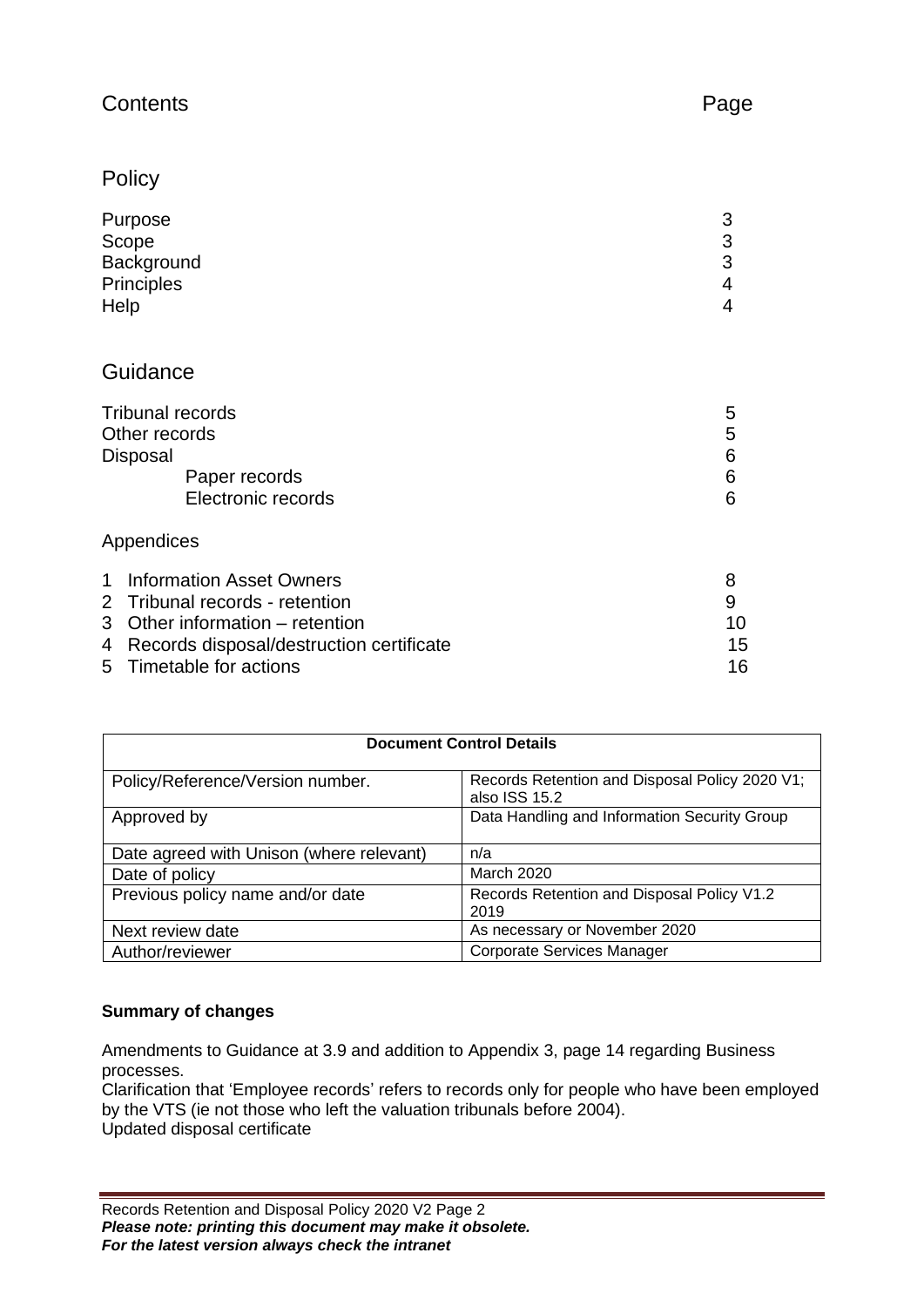# **Policy**

#### **1 Purpose**

- 1.1 The aims of this Policy and the accompanying Guidance are to
	- ensure that staff understand why the retention periods and disposal practices for VTS information are necessary and important
	- clarify those periods and the procedures to be followed.

1.2 Breaches of the Freedom of Information Act 2000 (FOIA) and the Data Protection Act 2018 (DPA) or the General Data Protection Regulation (GDPR) can result in a penalty of up to €20 million or the imposition of lesser non-financial measures, but would always inevitably damage the VTS's reputation. Compliance with the law and this Policy is therefore very important.

1.3 In addition, the Policy is required to assist the VTS in conforming to Cabinet Office guidelines on data handling security. As such, the Policy forms part of and supports the Information Security System (ISS).

1.4 A move to an alternative IT system, with increased use of Sharepoint (the document management system) will elevate the importance of and the need for compliance with this Policy.

#### **2 Scope**

2.1 The Policy applies to staff at all levels. Compliance will be checked by the relevant Information Asset Owner (IAO) through spot checks. A list of current IAOs is at Appendix 1. The requirement for VTE members to comply has previously been communicated to them by the former President.

2.2 This Policy should be read in conjunction with relevant sections of the ISS, such as documents 2.1 (Protection of Documents and Records), 7.4 (Email System Control), 9.6 (Secure Disposal of Storage Media) and 10.17 (System Backup).

#### **3 Background**

3.1 The Public Records Act 1958 applies to government departments but there is no arrangement with the National Archives to hold any VTS archived material. Such material as has been determined suitable for archiving will be held locally.

3.2 Under the FOIA, the VTS is committed to having a retention policy, so that it has a clear, **consistent approach** to responding efficiently to information requests. This is in regard to both the length of time the VTS holds data and also the status of the documents. For example, the VTS should not be put in the position of having to release a draft document that it holds, simply because it was retained beyond its useful life.

3.3 The GDPR requires the VTS (as a data controller) to review systematically what personal data it processes and to delete any that is no longer required. Personal data are defined as relating to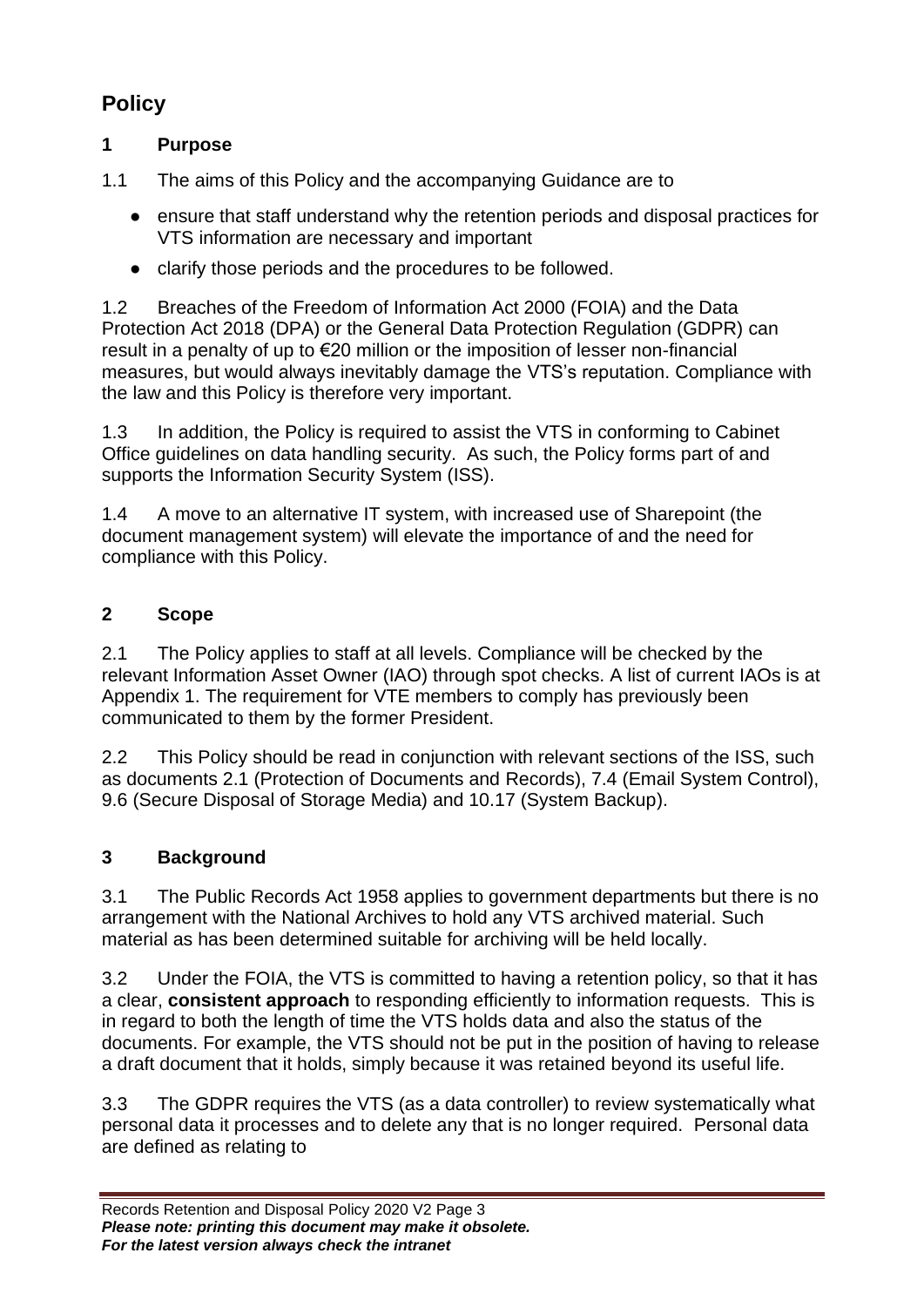"an identified or identifiable natural [living] person; one who can be identified, directly or indirectly, in particular by reference to an identifier, such as a name, an identification number, location data, an online identifier or to one or more factors specific to the physical, physiological, genetic, mental, economic, cultural or social identity of that natural person".

Only in exceptional and justifiable circumstances should data be held indefinitely. Under the Third and Fourth Principles, the amount of data processed must not be excessive for the business requirement and the data must also be accurate.

3.4 Legislation and best practice provide requirements and guidelines relating to the periods for which certain types of documents should be retained, for example contracts, accounting records, employment records and appeal records. The Guidance has been drawn up as a result of various researches and consultation with managers.

#### **4 Principles**

4.1 A retention period normally starts when a process or transaction ends. For example, many financial records need to be kept six years after the current financial year, and a tribunal decision for six years after the date of the last alteration to it.

4.2 The VTS rules and procedures are proportionate to the size of the organisation and the resources available. The general rule will be that any record is kept for at least the time period specified in any relevant legislation, but may be kept beyond that where a known business requirement exists.

4.3 The business requirements include the need for simplicity and ease of disposal. Beyond an archive of governance documents, management information and HR records for pension purposes, potential future requests from external stakeholders are not taken into account in setting retention periods.

4.4 Records are kept to enable access to and provide information, so no purpose is served in retaining paper files that are not organised sufficiently to allow this.

4.5 As far as possible, the integrity of a folder should be maintained, with all its contents retained or disposed of together; this means that selective weeding is not necessary and should not be carried out according to anyone's personal views. This should be borne in mind when setting up a new file structure, electronic or paper.

4.6 Electronic storage is always the preferred option. Use of Sharepoint, a document management system introduced for council tax reduction appeals in 2013, has been extended to other areas. This means that more documents held/received in paper format can be scanned for storing electronically. Retention periods have also been built in to the Sharepoint system to allow automatic deletion or archiving.

4.7 Wherever possible, retention and disposal will be built into each standard business process.

#### **5 Help and feedback**

5.1 Any comments or queries about the Policy and Guidance should be sent to the Corporate Services Manager.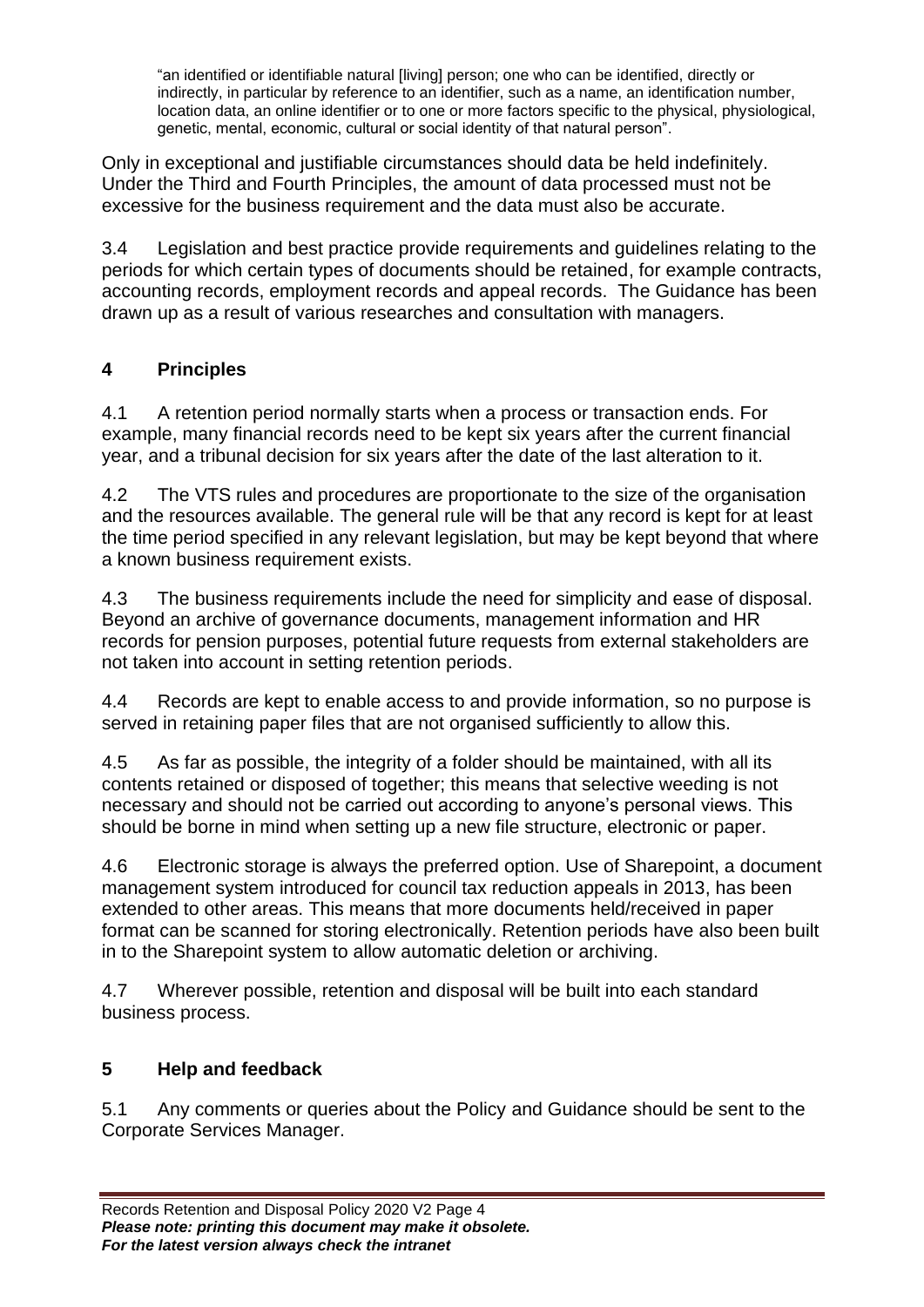# **Guidance**

#### **1 Tribunal records**

1.1 Retention periods are set out in Appendix 2. The legal requirements are set out in the Statutory Instrument<sup>1</sup> and are incorporated in Appendix 2. Beyond the statutory requirement, the President's instruction is that paper records relating to determined cases should be retained for four months after the date of the last amendment. This includes clerks' notes. The President issued an instruction to VTE members<sup>2</sup> to dispose securely any notes they have relating to a decision as soon as it has been issued. The four-month rule does not apply to paper versions of documents that have been scanned. See 1.4 below.

1.2 Please note that information about an appeal that is relevant to a complaint made within the first four months should be transferred to a complaints file and held for two years. Information about an appeal that is known to have been appealed to the High Court or the Upper Tribunal should also be transferred to a different file until that case is finally determined (as it may be remitted to the VTE).

1.3 Paperwork from other, off-system VTE decisions must be retained within MHCLG SharePoint site …/VTSOps/…./Appeals and Hearings.

1.4 Guidance warns appellants that important original documents should not be sent to us and will not be returned. If documents are nonetheless sent in which would be costly or difficult to replace, (for example passports, certificates of birth/ death/ marriage), they must be returned to the sender by registered post. All other documents must be securely disposed of one month after scanning.

1.5 All appeal records have been migrated from the central database (CDB), except for non-domestic rating appeals on the 2010 rating list. Appeals taken across to the new appeals management system now meet the statutory requirement, retained no longer than six years from the (last alteration of) the decision. (Currently, there is limited access to older records on the CDB, which will be disabled as soon as possible).

#### **2 Other records**

2.1 Appendix 3 is a list of other types of more common legal, financial, employment and governance documents held by the VTS, together with the time periods for which they should be retained.

2.2 Staff and VTE member details on ASR and on SAP should be synchronised on an ongoing basis, through communication between the departments as changes are notified. The IAOs and relevant departments should also arrange to cleanse these databases at least once every two years, supported by information received through–

- reminding staff to amend any changed details in their HR Self-Service records;
- writing to VTE members with a copy of the details held for them to check and return, and making the necessary changes

<sup>1</sup> The Valuation Tribunal for England (Council Tax and Rating Appeals) (Procedure) Regulations SI 2009 No 2269 – Regulation 41 <sup>2</sup> Letter to VTE members 11/11/2016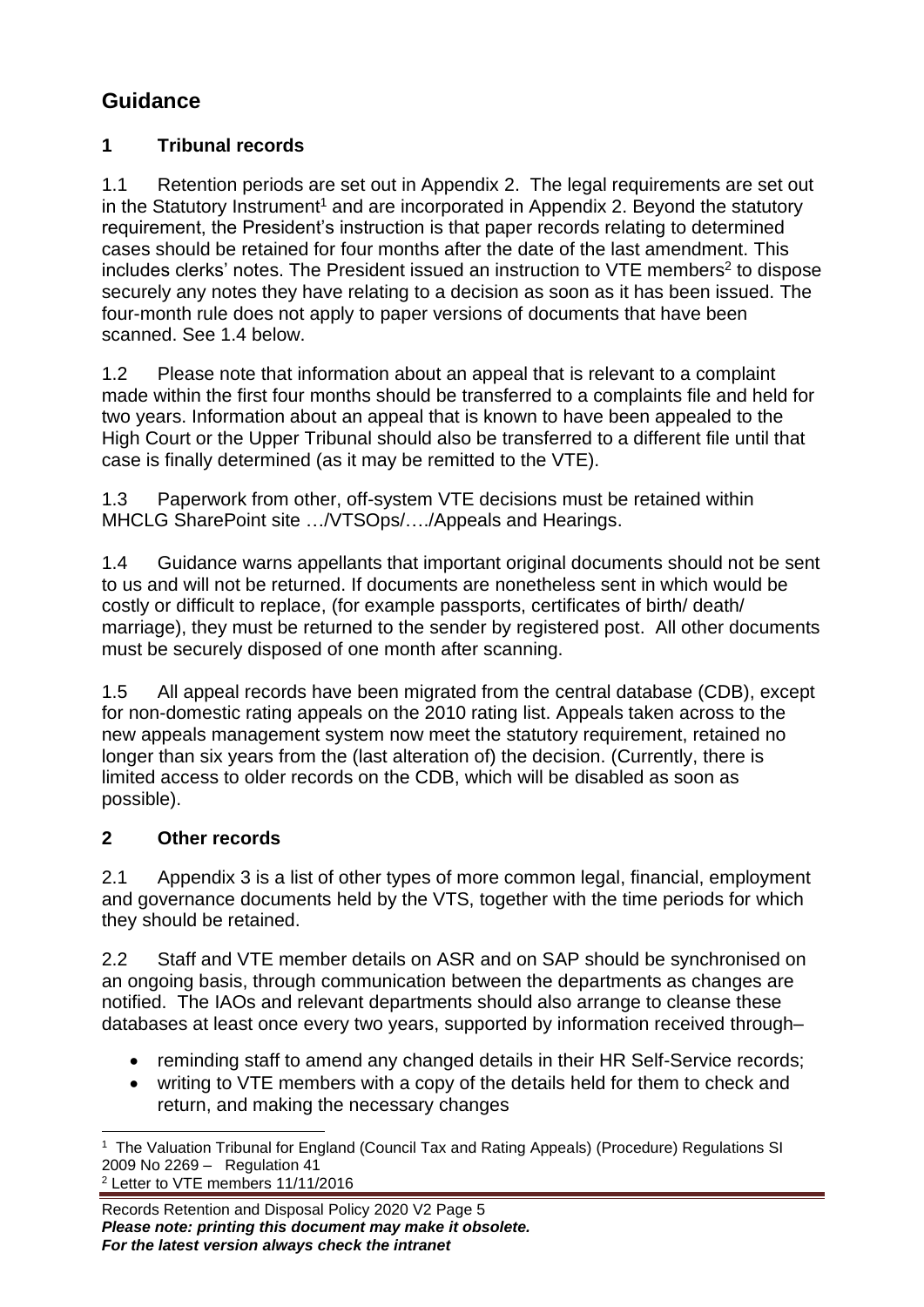- checking current hearing and training venue use for the list on ASR (annually).
- 2.3 Changes to suppliers' details must be updated on SAP as they are notified.

#### **3 Disposal**

3.1 A timetable for disposal is shown at Appendix 5 and it is the responsibility of IAOs to ensure staff are allocated to carry out these duties Compliance will be monitored through discussion with individual staff and spot checks.

3.2 Approval must be obtained from the relevant IAO before records not included in this Policy are disposed of or destroyed. There is a form (electronic) for this purpose on the intranet (Forms/General) which is shown as Appendix 4.

3.3 When records are disposed of or destroyed, this must be logged on the form by the person who carries it out. They then pass the form to the relevant IAO for certification. IAO signatures should be 'wet' signatures, or scanned signatures (providing that Finance already holds a copy of the signature).

#### **Paper records**

3.4 Paper files should be disposed of regularly to comply with this Policy. The IAOs in each office should ensure that these duties are allocated to specific staff.

3.5 The 'confidential shredding and recycling bins' or shredders must be used for all waste that is either marked 'confidential'/'sensitive'/'restricted' from whatever source or includes personal data. This rule must be applied for tribunal records even though they are in the public domain.

3.6 Confidential waste will be collected by contractors appointed by Head Office to an arranged timetable for both offices (currently four-weekly). Certificates of secure destruction from the contractors are filed.

3.7 Other non-confidential waste should be binned for recycling collection, where possible.

3.8 Finance, HR and corporate files for archiving off site should be brought to the attention of the relevant IAO who will arrange indexing as required, boxing up and collection by Iron Mountain.

### **Electronic records**

3.9 For other electronic data, files should be deleted regularly to comply with this Policy. Electronic records should be double-deleted or overwritten. Thereafter, each member of staff should ensure that they regularly delete electronic records that they have received, copied or created, in line with the time limits shown in the Appendices. This is particularly important if staff have saved copies of policies or business processes in personal files, as they soon become out of date. Staff should instead rely on the intranet for the latest versions and not download them.

3.10 Staff must ensure that the electronic 'recycle bin' is emptied weekly.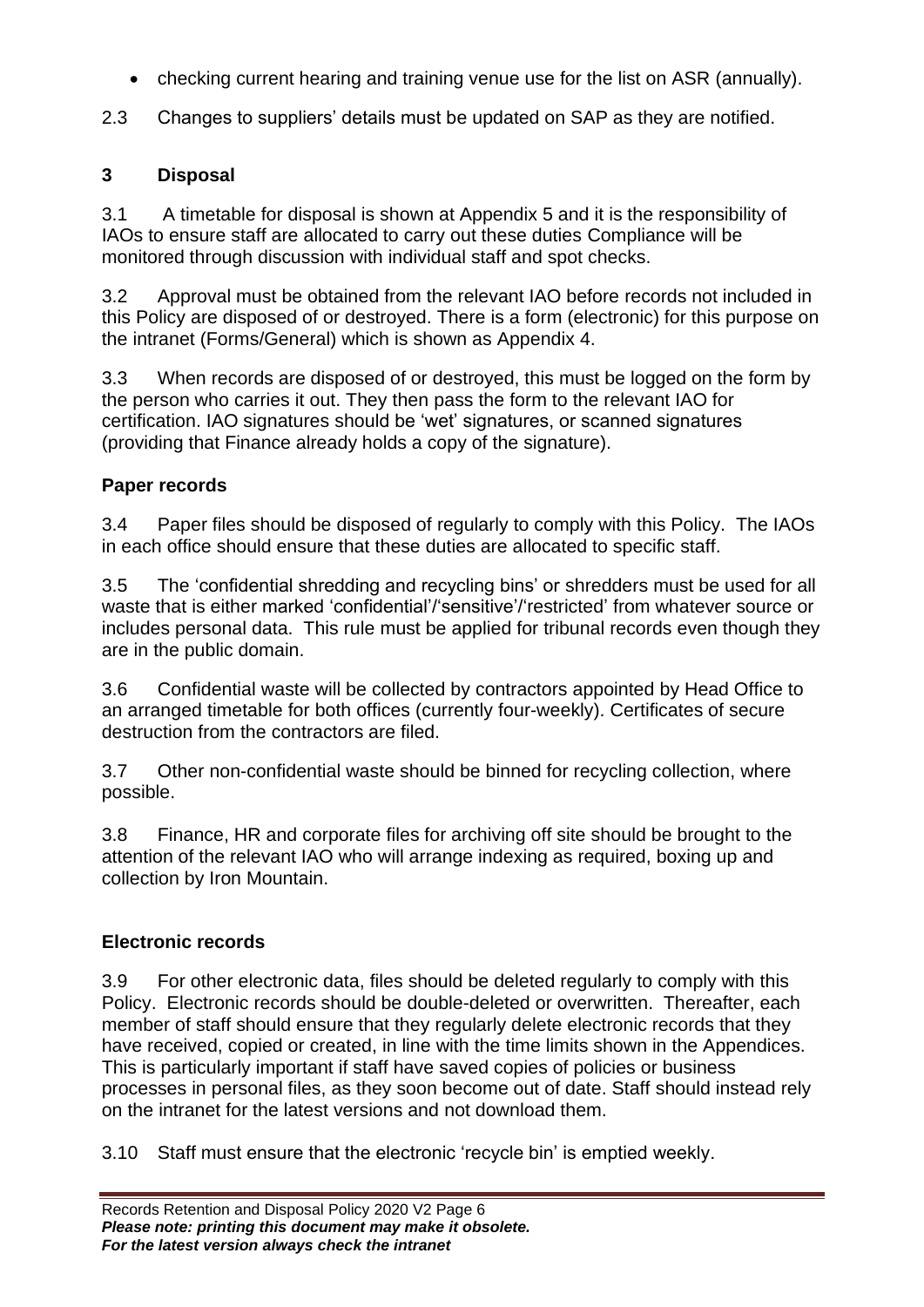3.11 The retention times apply not only to files on devices but also to files that have been downloaded onto laptops; these files must also be deleted in line with this Policy. Similarly, the USB key is only for data transfer and must not be held to store data for long periods.

3.12 Draft documents (such as minutes, decisions, business processes and reports) must be deleted once a final version has been approved.

3.13 Staff are responsible for their own email storage and deletion. This includes PST files. As far as possible, emails that are to be retained or that fall within the other subject categories of information should be moved from mailboxes and saved to the appropriate electronic file so that they are available to other colleagues and to meet FOI requests. The 'Deleted Items' email box should be emptied daily in response to the prompt shown when logging out. Personal and office calendars follow similar retention periods and should not contain sensitive personal data and any personal data must be kept to a minimum.

3.14 Data sent to third parties (for example the payroll provider), must be handled securely; this includes secure and prompt disposal. This requirement will be built into any contract and must be communicated to suppliers, to comply with the GDPR.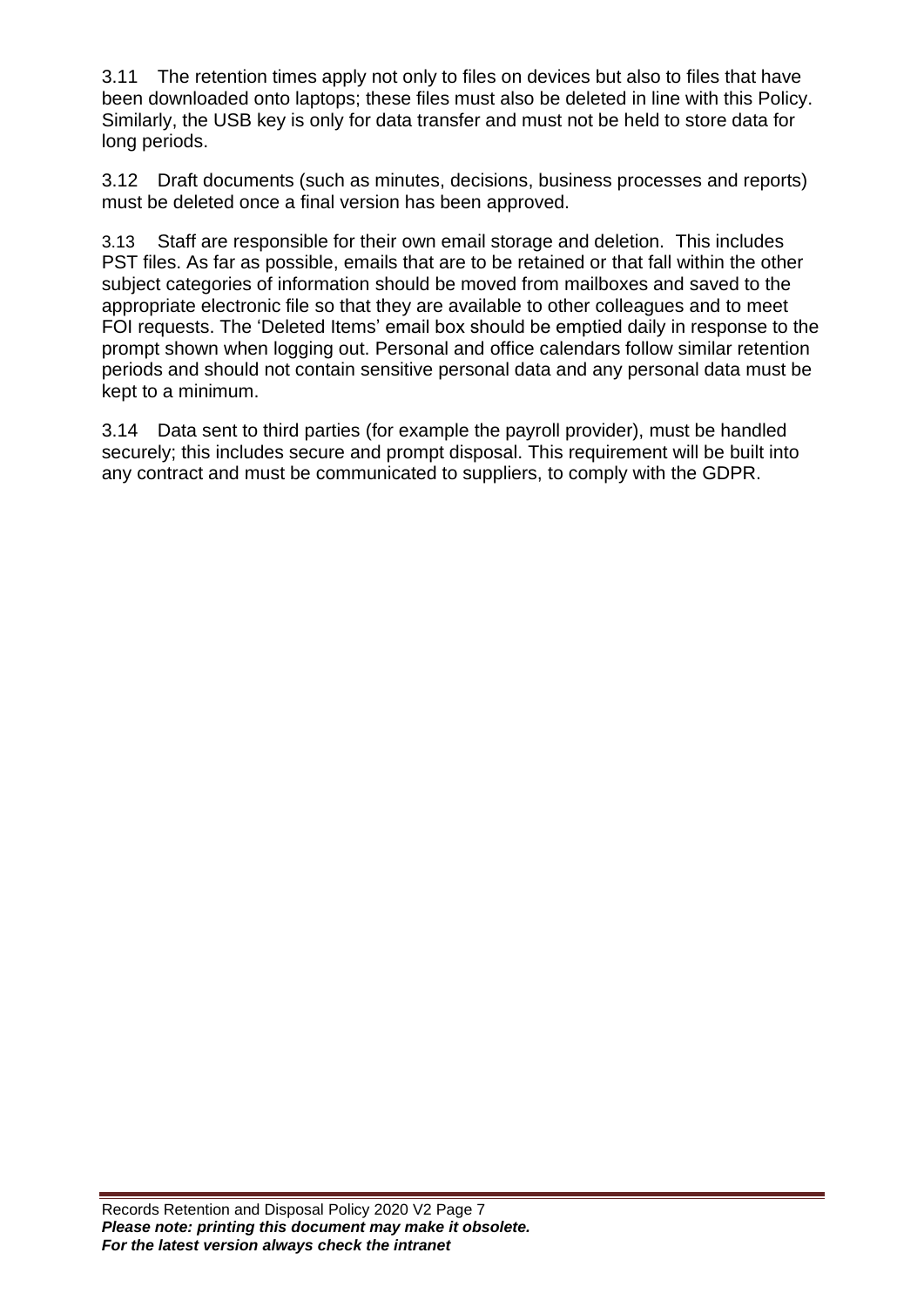# **Appendix** 1

#### **Information Asset Owners**

Data and information in paper and electronic form are treated as information assets for purposes of identifying the risks around their handling and security. The VTS has a number of information assets.

All records come within the Government's security guidelines to "manage and protect". Staff who manage and control these assets are deemed to be information asset owners (IAOs); as such they must ensure that areas of risk are addressed and if need be, highlighted in the relevant risk register. IAOs must also be aware of how information is manipulated over the network for their area of activity and responsibility.

The information assets and their IAOs are:

| Central database                               | <b>IT Manager</b>       |
|------------------------------------------------|-------------------------|
| Windows/IT infrastructure                      | <b>IT Manager</b>       |
| SAP accounting system/integrated software      | <b>Finance Director</b> |
| ASR staff and VTE members' database/HR records | Head of HR & Training   |
| Property (Estate)                              | <b>Chief Executive</b>  |
| Records for appeals/operational inboxes        | <b>Planning Manager</b> |

As systems develop, obligations fall on each IAO to control information flows and monitor the purposes for which the information is used, internally and externally. This includes determining the appropriate retention periods for records in their area of responsibility, having regard to statutory requirements and best practice.

Each IAO has the added responsibility to report quarterly to the SIRO and annually through an assurance statement confirming that all responsibilities and obligations on them have been treated in accordance with the VTS security policy framework (the ISS). The SIRO, appointed by the Board on behalf of the Cabinet Office, reports to and supports the Accounting Officer (Chief Executive) on matters of information assurance, handling data risk and monitoring information, in so far as these affect the organisation.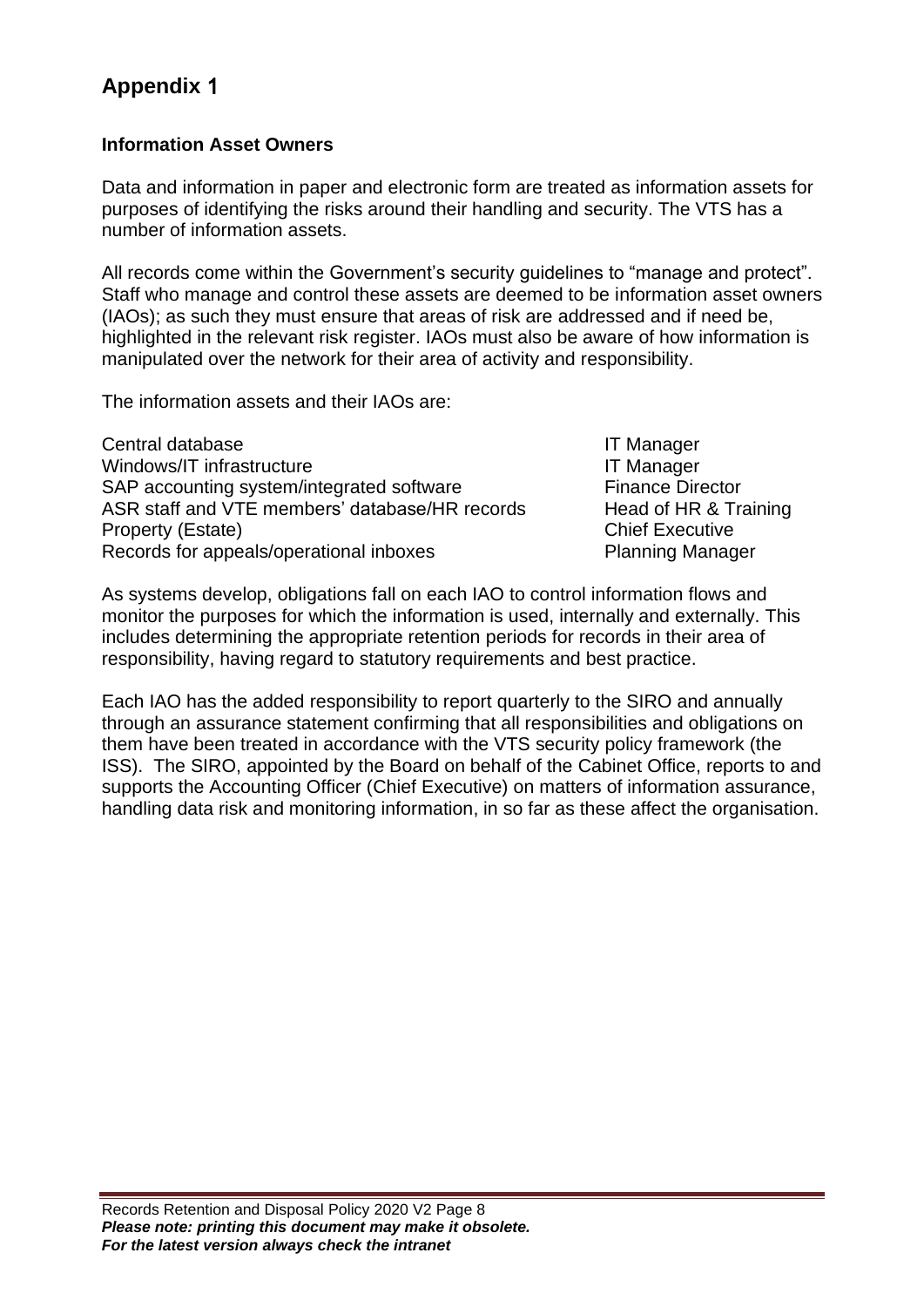#### **Appendix 2 – Tribunal records**

| <b>Document</b>                                                                               | <b>Period of Retention</b>                                                     |                                                                                  | <b>Comments</b>                                                                                                                     |
|-----------------------------------------------------------------------------------------------|--------------------------------------------------------------------------------|----------------------------------------------------------------------------------|-------------------------------------------------------------------------------------------------------------------------------------|
|                                                                                               | paper                                                                          | electronic                                                                       |                                                                                                                                     |
| Appeal forms                                                                                  | 4 months after last entry to<br>decision or determination by<br>higher court   | 4 months after last entry to<br>decision or determination by<br>higher court     | When supplementary documents have<br>been scanned in, paper documents<br>should be disposed of one month later.                     |
| Appeal applications incomplete, awaiting<br>further information                               | 3 months                                                                       | 3 months                                                                         |                                                                                                                                     |
| Notices of acknowledgement, hearing,<br>postponement/adjournment                              | none                                                                           |                                                                                  | Can be printed out if needed.                                                                                                       |
| Hearing correspondence: postponement<br>requests, parties' submissions/<br>statements of case | 4 months after last entry to<br>decision or determination by<br>higher court   | 4 months after last entry to<br>decision or determination by<br>higher court     | *Transfer to Complaints file if necessary<br>or to a file for cases being appealed to the<br>High Court or Upper Tribunal (see 1.2) |
| Bespoke - directions, set asides, strikeout                                                   |                                                                                | 6 years                                                                          | Special electronic file for the purpose                                                                                             |
| Draft decisions                                                                               | Until final version issued                                                     | Until final version issued                                                       | <b>NB</b> Draft versions must be deleted after<br>final version approved                                                            |
| Decision records; review certificates                                                         |                                                                                | (Statutory requirement 6 years<br>after last amendment)                          | Can be printed out if needed.                                                                                                       |
| Chairman's signed decision or emailed<br>approval of draft decision                           |                                                                                | 3 months after last amendment<br>to decision or determination by<br>higher court |                                                                                                                                     |
| Clerks' notes                                                                                 | 4 months                                                                       | n/a                                                                              | To be held in the hearing file. / Members'<br>notes                                                                                 |
| VTE members' notes                                                                            | none                                                                           | n/a                                                                              | NOT to be held in the hearing file; to be<br>disposed of after decision issued<br>(President instruction)                           |
| FTT / High Court decisions                                                                    | Until in intranet library                                                      | Intranet library - indefinitely                                                  |                                                                                                                                     |
| Integrity checks                                                                              | 3 months                                                                       | current only                                                                     |                                                                                                                                     |
| Management reports                                                                            | 6 weeks                                                                        | last 4 weeks                                                                     |                                                                                                                                     |
| Correspondence/emails/notes of phone<br>calls relating to appeals                             | 4 months after last entry to<br>decision or determination by<br>higher court * | 4 months after last entry to<br>decision or determination by<br>higher court *   | In Dynamics file. *Transfer to Complaints<br>file if necessary (see Appendix 2)                                                     |
| Undelivered notices                                                                           | Up to 3 months                                                                 | Up to 3 months                                                                   | Efforts taken to redirect.                                                                                                          |
|                                                                                               |                                                                                |                                                                                  |                                                                                                                                     |

Records Retention and Disposal Policy 2020 V2 Page 9 *Please note: printing this document may make it obsolete. For the latest version always check the intranet*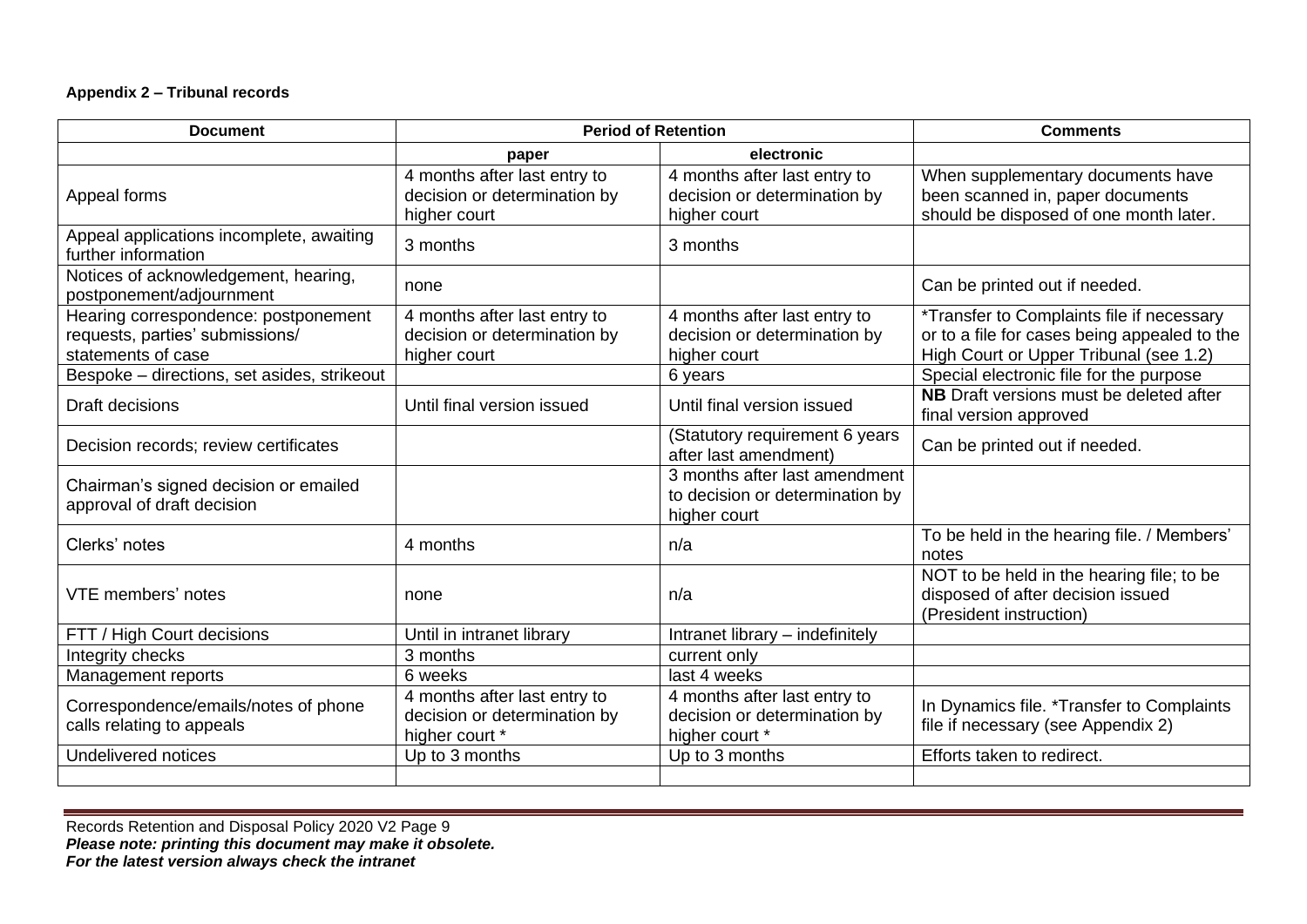#### **Appendix 3 – Other documents**

| <b>Document</b>                                                                       | <b>Period of Retention</b>                                                                                               | <b>Comments</b>                                                   |
|---------------------------------------------------------------------------------------|--------------------------------------------------------------------------------------------------------------------------|-------------------------------------------------------------------|
| <b>Statistics (MI, Pis)</b>                                                           | Permanent                                                                                                                |                                                                   |
| <b>Emails</b> – inbox and sent items<br><b>Calendars</b>                              | 6 months for individuals'; 1 month for 'office'; 3 months for<br>'member'; 1 month for 'travel'; leave calendar – 1 year | Any longer life suggests they should be stored<br>in a named file |
| Timesheets (sign in sheets)                                                           | 2 weeks                                                                                                                  |                                                                   |
| <b>Complaints registers and correspondence</b>                                        | 2 years from latest correspondence                                                                                       | Only retain VTS-related correspondence                            |
| <b>FOI and Data Protection</b>                                                        |                                                                                                                          |                                                                   |
| Request Register; correspondence;<br>disposal certificates                            | 6 years                                                                                                                  |                                                                   |
| <b>Hospitality and gifts register</b>                                                 | 6 years                                                                                                                  |                                                                   |
| <b>Organisation/governance records</b>                                                |                                                                                                                          |                                                                   |
| Major agreements of historical significance                                           | Permanently                                                                                                              | Example: protocols with DCLG, VTE                                 |
| Service level agreements                                                              | 6 years after signing                                                                                                    | Example: with VOA, BAs, MoJ                                       |
| <b>Property</b>                                                                       |                                                                                                                          |                                                                   |
| Deeds of title                                                                        | Permanently or until property disposed of                                                                                |                                                                   |
| Leases and all records in acquisition                                                 | 12 years after termination or resolution of dilapidations etc                                                            |                                                                   |
| Negotiations where property is not acquired                                           | Closure of negotiation $+ 6$ years                                                                                       |                                                                   |
| Planning consents and records of alterations                                          | 10 years                                                                                                                 |                                                                   |
| Wayleave agreements; licences                                                         | 12 years after expiry or disposal of property                                                                            |                                                                   |
| Records in disposal - surveys, dilaps etc                                             | Disposal $+ 6$ years                                                                                                     |                                                                   |
| Fitting out records                                                                   | Next fit-out $+1$ year or disposal of property                                                                           |                                                                   |
| Maintenance schedules and records, repairs<br>records, inspections, fire certificates | When superseded, or completion $+2$ years                                                                                |                                                                   |
| Health and safety inspection reports                                                  | When superseded or current $+5$ years                                                                                    |                                                                   |
| Asbestos inspections, registers, reports                                              | 40 years                                                                                                                 |                                                                   |
| Removal of asbestos or other hazardous<br>material                                    | Removal + 5 years                                                                                                        |                                                                   |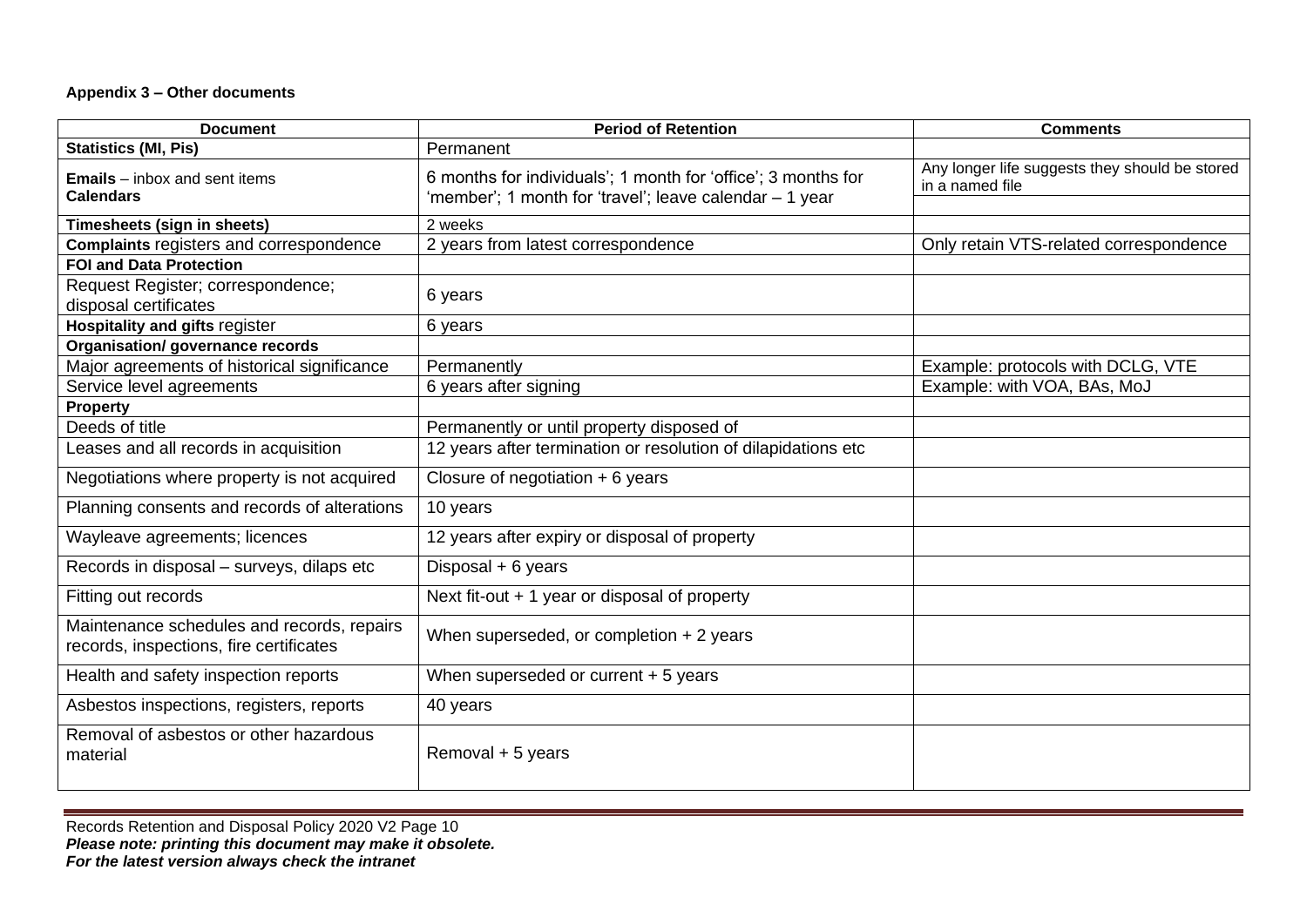| <b>Document</b>                                                                                                                                                                       | <b>Period of Retention</b>                                                                | <b>Comments</b>                                                                                             |
|---------------------------------------------------------------------------------------------------------------------------------------------------------------------------------------|-------------------------------------------------------------------------------------------|-------------------------------------------------------------------------------------------------------------|
| <b>Finance</b>                                                                                                                                                                        |                                                                                           |                                                                                                             |
| Asset registers<br>Depreciation registers                                                                                                                                             | 6 years after sale or disposal of asset or last asset in register                         |                                                                                                             |
| Financial statements for -<br>quarterly, annual reports<br>monthly, periodic<br>ad hoc                                                                                                | 6 years<br>Until cumulated into quarterly/annual reports<br>1 year                        |                                                                                                             |
| Spending reviews                                                                                                                                                                      | Permanently                                                                               | Exceeds statutory requirement for<br>historical/archive purposes                                            |
| Grant funding records                                                                                                                                                                 | Permanently                                                                               | Exceeds statutory requirement for<br>historical/archive purposes                                            |
| Records of serious matters: theft, fraud,<br>misappropriation, irrecoverable debts and<br>overpayments, write-offs                                                                    | 10 years after action/investigation is completed                                          |                                                                                                             |
| Purchase order records<br>Courier records<br><b>Travel warrants</b>                                                                                                                   | 6 years<br>2 years<br>2 years                                                             |                                                                                                             |
| Receipt books, post books, reconciliation<br>sheets, revenue cash books, receipt cash<br>books, invoices, debit notes, refunds, register<br>of debts written off, register of refunds | 6 years generally but only 2 years for petty cash and summary<br>cash books               | Value Added Tax Act 1994                                                                                    |
| Records required for NAO's value-for-money<br>examinations                                                                                                                            | 6 years                                                                                   | Unlikely to be a need to keep beyond first<br>5-year review, unless for own purposes                        |
| Tax                                                                                                                                                                                   |                                                                                           |                                                                                                             |
| Supporting documentation for tax returns and<br><b>VAT</b>                                                                                                                            | 6 years after the end of the financial year in which the records<br>were created          | Retain until any tax return enquiry is<br>complete. Value Added Tax Act 1994 s58<br>and Schedule 11, para 6 |
| <b>PAYE &amp; NI returns</b>                                                                                                                                                          | For PAYE records not required to be sent to the Inland<br>Revenue, 3 years + current year | (Income Tax (PAYE) Regulation 2003,<br>Reg 97); Finance Act 2010.                                           |
| Indemnities, guarantees, loan agreements                                                                                                                                              | 6 years after expiry                                                                      |                                                                                                             |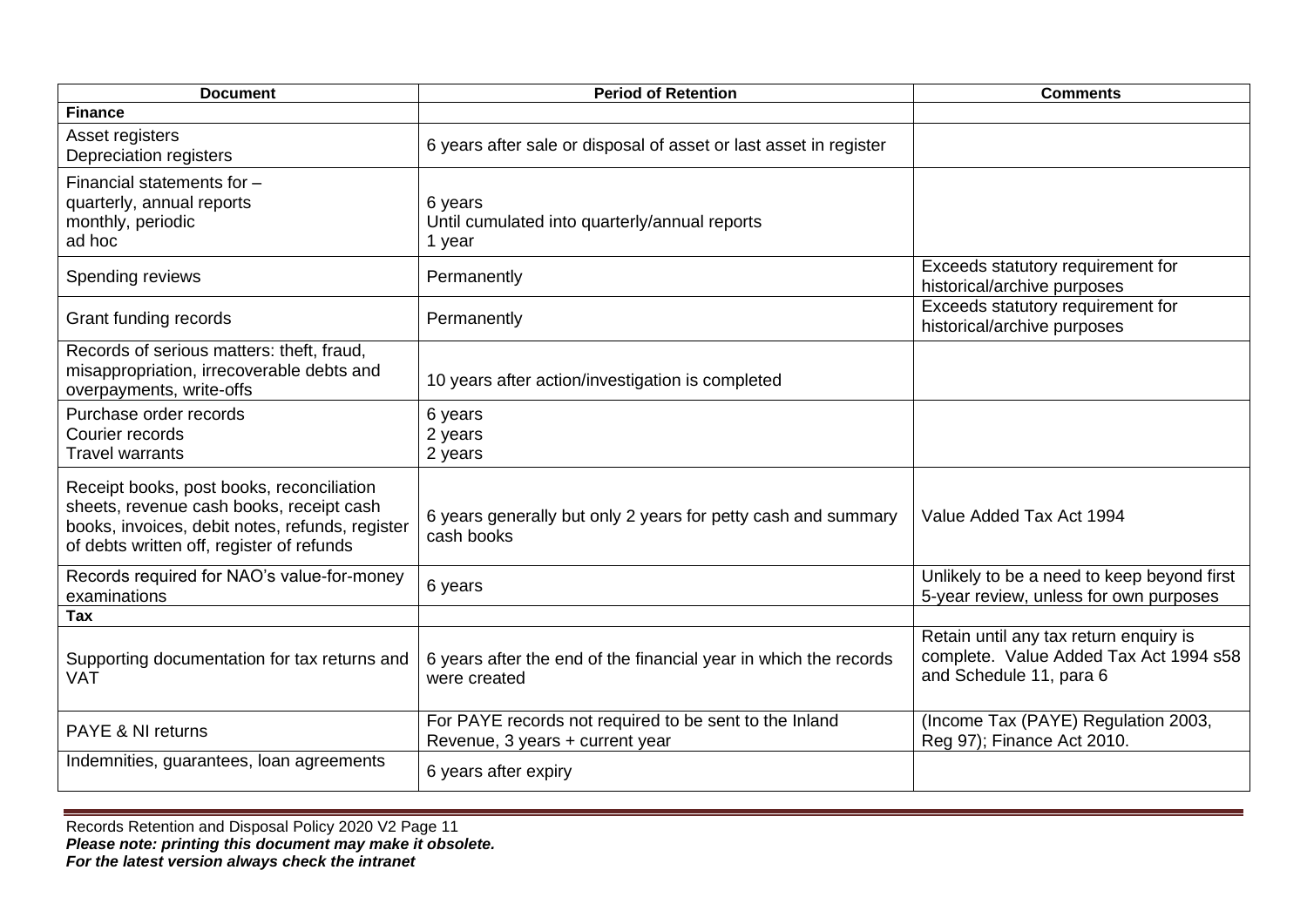| <b>Document</b>                                                                                                                                                                  | <b>Period of Retention</b>                                                                                                | <b>Comments</b>                                                                                                                                                                                                                                   |
|----------------------------------------------------------------------------------------------------------------------------------------------------------------------------------|---------------------------------------------------------------------------------------------------------------------------|---------------------------------------------------------------------------------------------------------------------------------------------------------------------------------------------------------------------------------------------------|
| <b>Banking Records</b>                                                                                                                                                           |                                                                                                                           |                                                                                                                                                                                                                                                   |
| Cheques, bills of exchange and other<br>negotiable instruments, bank statements                                                                                                  | 2 years other than record of cheques drawn (6 years)                                                                      |                                                                                                                                                                                                                                                   |
| Instructions to banks                                                                                                                                                            | 6 years after ceasing to be effective                                                                                     |                                                                                                                                                                                                                                                   |
| Subscription records                                                                                                                                                             | 6 years after cessation of membership                                                                                     | Companies Act 2006                                                                                                                                                                                                                                |
| <b>Audit records</b>                                                                                                                                                             |                                                                                                                           |                                                                                                                                                                                                                                                   |
| Terms of reference                                                                                                                                                               | 6 years                                                                                                                   |                                                                                                                                                                                                                                                   |
| Reports and action plans                                                                                                                                                         | 6 years after completion of action                                                                                        |                                                                                                                                                                                                                                                   |
| <b>Management letters</b>                                                                                                                                                        | Permanent                                                                                                                 |                                                                                                                                                                                                                                                   |
| <b>Vendor details</b>                                                                                                                                                            | Unused archived by FSSD after 18 months; cleansed at 7 yrs                                                                |                                                                                                                                                                                                                                                   |
| <b>Datasets</b>                                                                                                                                                                  | 2 years plus current; older archived                                                                                      |                                                                                                                                                                                                                                                   |
| <b>Employee Records (for employees of the VTS)</b>                                                                                                                               |                                                                                                                           |                                                                                                                                                                                                                                                   |
| <b>Pension Records</b>                                                                                                                                                           | Until age 100                                                                                                             |                                                                                                                                                                                                                                                   |
| Job history including staff personal records:<br>contract(s), Ts & Cs; previous service dates;<br>pay and pension history, pension estimates,<br>resignation/termination letters | Until age 100                                                                                                             |                                                                                                                                                                                                                                                   |
| Job history: personal records of<br>organisation's important executives                                                                                                          | Permanently                                                                                                               | for historical purposes                                                                                                                                                                                                                           |
| Current address details                                                                                                                                                          | 6 years after employment ceases                                                                                           |                                                                                                                                                                                                                                                   |
| Qualifications, references                                                                                                                                                       | Until age 100                                                                                                             |                                                                                                                                                                                                                                                   |
| Grievance proceedings records                                                                                                                                                    | Informal - 2 years from resolution*<br>Formal - 6 years from resolution                                                   | *or earlier at aggrieved party's request                                                                                                                                                                                                          |
| Disciplinary, oral/verbal, written, final<br>warnings, appeals                                                                                                                   | Time periods specified in Staff Handbook                                                                                  |                                                                                                                                                                                                                                                   |
| Applications for jobs, interview notes -<br>Recruitment/promotion panel<br>Internal<br>Where the candidate is unsuccessful<br>Where the candidate is successful                  | 2 years<br>2 years<br>1 year after notifying the unsuccessful candidate<br>Until age 100 (as part of job history record)* | Exceed limits in the Discrimination Acts<br>1975 and 1986, Race Relations Act 1976<br>and Limitations Act 1980. Civil Service<br>Appointments Commissioner requirement.<br>* Exceeds statutory requirement as forms<br>part of job history record |
| Payroll input forms, wages/salary records,<br>overtime/bonus payments<br>Payroll sheets, copies                                                                                  | 6 years + current year<br>2 years                                                                                         | Taxes Management Act 1970                                                                                                                                                                                                                         |
| Payrolls/wages                                                                                                                                                                   | 6 years after employment ceases                                                                                           |                                                                                                                                                                                                                                                   |

Records Retention and Disposal Policy 2020 V2 Page 12 *Please note: printing this document may make it obsolete. For the latest version always check the intranet*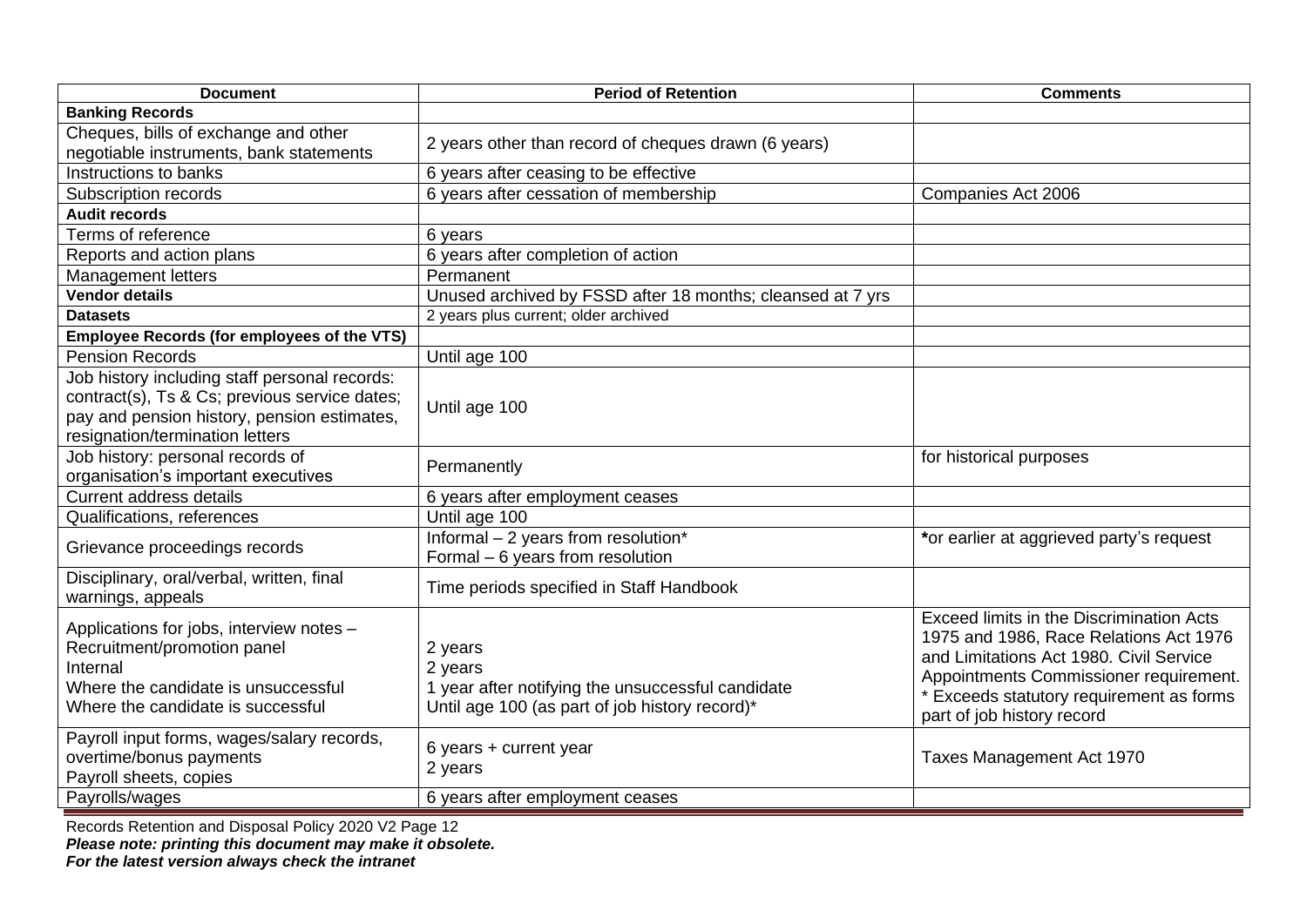| <b>Document</b>                                                                                                                                                 | <b>Period of Retention</b>                                                                                 | <b>Comments</b>                                                                                                                                                                                                                                             |
|-----------------------------------------------------------------------------------------------------------------------------------------------------------------|------------------------------------------------------------------------------------------------------------|-------------------------------------------------------------------------------------------------------------------------------------------------------------------------------------------------------------------------------------------------------------|
| Bank details - current                                                                                                                                          | 6 years after employment ceases                                                                            |                                                                                                                                                                                                                                                             |
| Loan, advances and overpayment records                                                                                                                          | 6 years after repayment or write-off                                                                       |                                                                                                                                                                                                                                                             |
| Annual leave records                                                                                                                                            | 2 years                                                                                                    |                                                                                                                                                                                                                                                             |
| Expenses, T&S records                                                                                                                                           | 6 years                                                                                                    | Archived off SAP after 18 months;<br>cleansed every 7 years by FSSD                                                                                                                                                                                         |
| <b>Sickness records</b><br>Reports of home visits or from medical<br>advisers; health declarations; fitness for work                                            | Until age 100                                                                                              | <b>Limitation Act 1980</b>                                                                                                                                                                                                                                  |
| Certificates and self-certificates unrelated to<br>workplace injury; statutory sick pay forms                                                                   | Until age 100                                                                                              | Exceeds statutory requirement as forms<br>part of job history record                                                                                                                                                                                        |
| Papers relating to injury on duty                                                                                                                               | Until age 100                                                                                              |                                                                                                                                                                                                                                                             |
| Accident books                                                                                                                                                  | 3 years from the date of each entry                                                                        | Social Security (Claims and Payments)<br><b>Regs 1979</b>                                                                                                                                                                                                   |
| Accident reports and correspondence                                                                                                                             | 3 years after settlement                                                                                   | RIDDOR Regulations 1995 S7                                                                                                                                                                                                                                  |
| Health and safety records - medical reports<br>of those exposed to substances hazardous to<br>health (lead, asbestos, compressed air)<br>For ionising radiation | 40 years from date of last entry<br>50 years from date of last entry or until the person reaches age<br>75 | Personal injury actions must generally be<br>commenced within 3 years of the injury.<br>Exceeds statutory requirement for<br>industrial injuries not capable of detection<br>within that period (such as to exposure to<br>hazardous substances, radiation) |
| Pregnancy/childbirth certification                                                                                                                              | 1 year following return to work after pregnancy                                                            | Time limit for litigation                                                                                                                                                                                                                                   |
| Parental leave                                                                                                                                                  | 5 years from birth/adoption of child, or 18 years if the child<br>receives disability allowance            |                                                                                                                                                                                                                                                             |
| Maternity pay records and calculations                                                                                                                          | 3 years after the end of the financial year to which records<br>relate                                     | <b>Statutory Maternity Pay (General) Regs</b><br>1986                                                                                                                                                                                                       |
| Redundancy details, payment calculations,<br>refunds, notifications                                                                                             | 6 years from redundancy                                                                                    |                                                                                                                                                                                                                                                             |
| Training and development records                                                                                                                                | 6 years; employee keeps indefinitely                                                                       |                                                                                                                                                                                                                                                             |
| Organisational charts                                                                                                                                           | Permanently                                                                                                |                                                                                                                                                                                                                                                             |
| <b>Members' records</b>                                                                                                                                         |                                                                                                            |                                                                                                                                                                                                                                                             |
| Expenses, T&S records                                                                                                                                           | 6 years after appointment ends                                                                             | Archived off SAP after 18 months;<br>cleansed every 7 years by FSSD                                                                                                                                                                                         |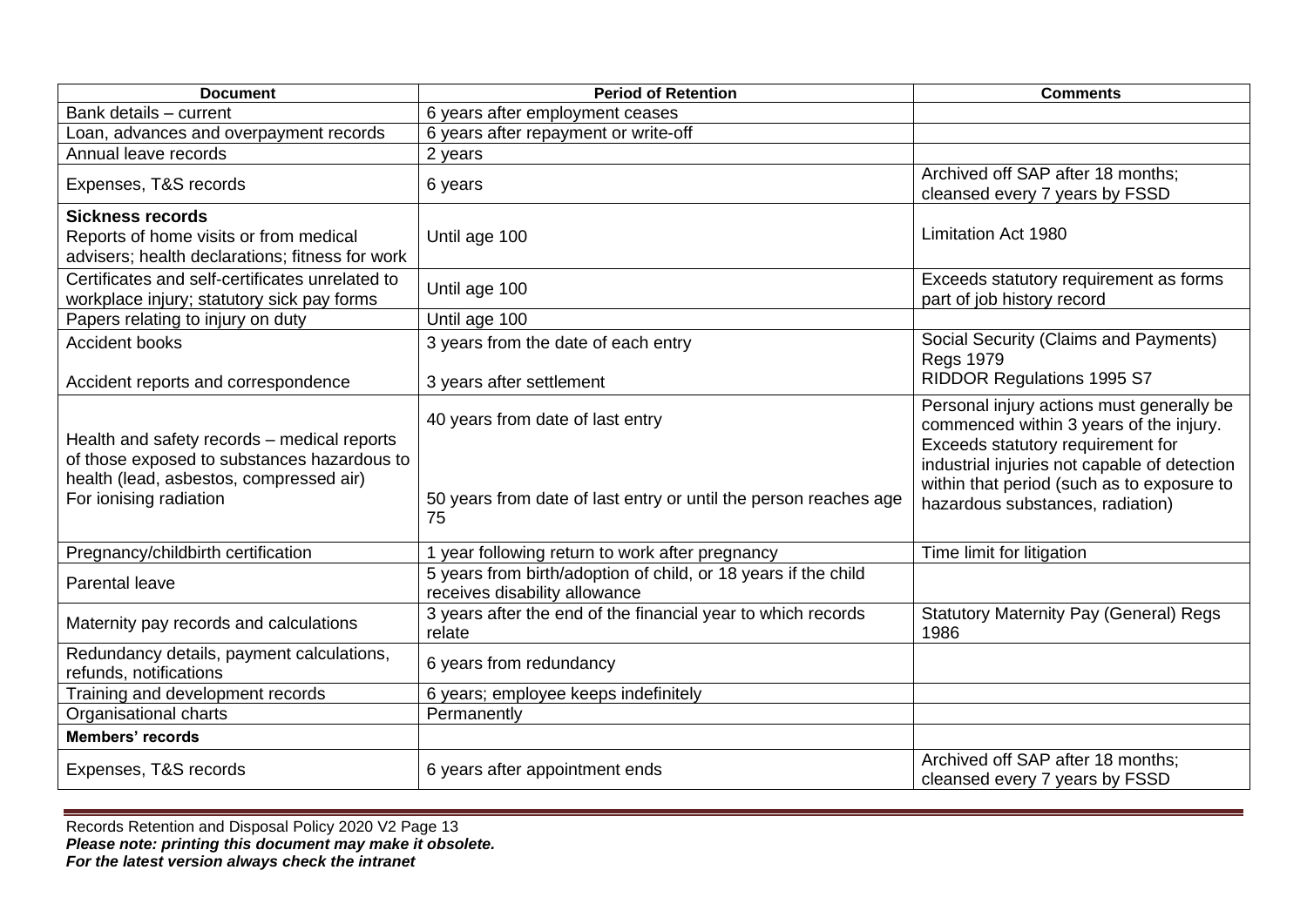| <b>Document</b>                                                                        | <b>Period of Retention</b>                                                            | <b>Comments</b>                                                                                                      |
|----------------------------------------------------------------------------------------|---------------------------------------------------------------------------------------|----------------------------------------------------------------------------------------------------------------------|
| Appointment, election, attendance records                                              | 6 years after appointment ends                                                        |                                                                                                                      |
| <b>Declarations</b>                                                                    | 6 years after appointment ends                                                        |                                                                                                                      |
| <b>Policies and guidance</b>                                                           | For staff and on intranet - until superseded; Corporate records<br>retain permanently | Draft versions must be deleted when a<br>final version is approved/issued                                            |
| <b>Business processes</b>                                                              | Until superseded                                                                      |                                                                                                                      |
| <b>Project management documents</b><br>approved projects<br>rejected/deferred projects | 10 years after close of project<br>5 years after close/deferral                       | Includes planning, initiation, business<br>case, feasibility, post-implementation<br>review and evaluation documents |
| <b>Risk registers</b>                                                                  | 5 years                                                                               |                                                                                                                      |
| <b>Minutes and Action points</b>                                                       |                                                                                       |                                                                                                                      |
| <b>Board</b>                                                                           | Permanently                                                                           | <b>Historical archive</b>                                                                                            |
| <b>Board Committees</b>                                                                | Permanently                                                                           |                                                                                                                      |
| <b>Other Committees</b>                                                                | 5 years                                                                               |                                                                                                                      |
| Office and team meeting minutes                                                        | 2 years                                                                               |                                                                                                                      |
| <b>Draft minutes</b>                                                                   | Only until a final version is approved                                                | Important that these are deleted                                                                                     |
| <b>Technical and Research</b>                                                          |                                                                                       |                                                                                                                      |
| Reports                                                                                | 10 years after requirements have ended                                                |                                                                                                                      |
| Customer survey Qs, results and analysis                                               | 10 years                                                                              | Headline figures retained permanently                                                                                |
| <b>Contracts</b>                                                                       |                                                                                       |                                                                                                                      |
| Signed                                                                                 | 6 years from end of contract                                                          | <b>Retained by Finance</b>                                                                                           |
| Contract amendments                                                                    | 6 years from end of contract                                                          |                                                                                                                      |
| Operation and monitoring, eg complaints                                                | 6 years from end of contract                                                          |                                                                                                                      |
| Contractors' reports                                                                   | 2 years from end of contract                                                          | Retained by the department whose                                                                                     |
| Tender - user requirements, specification,                                             | 6 years from end of contract                                                          | budget was involved in the tender and                                                                                |
| evaluation criteria, invitation                                                        | 6 years from end of contract                                                          | procurement                                                                                                          |
| Unsuccessful tenders' documents                                                        | 1 year after last correspondence                                                      |                                                                                                                      |
| Successful tender documents                                                            | 6 years from award of contract                                                        |                                                                                                                      |
| Visitors' books                                                                        | 1 year $+$ current                                                                    |                                                                                                                      |
| Interpreters' contact details and contracts                                            | $3$ years $+$ current                                                                 |                                                                                                                      |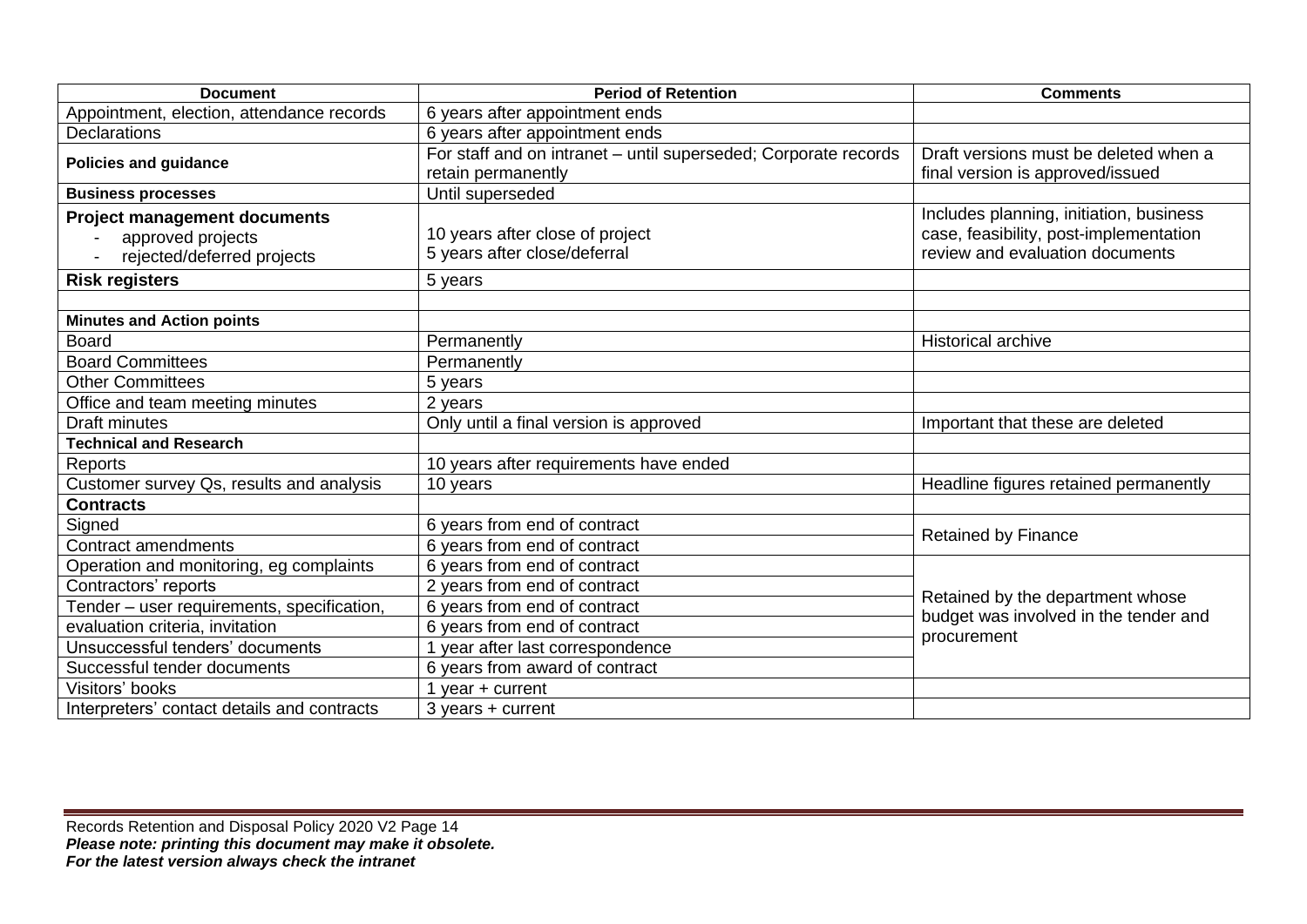#### **Appendix 4**

| <b>VALUATION</b><br>TRIBUNAL SERVICE |                                                                                                                                                                                                                                                             |                 | RECORDS DISPOSAL/DESTRUCTION CERTIFICATE                                                                                          |                |                       |                                    |                       |  |
|--------------------------------------|-------------------------------------------------------------------------------------------------------------------------------------------------------------------------------------------------------------------------------------------------------------|-----------------|-----------------------------------------------------------------------------------------------------------------------------------|----------------|-----------------------|------------------------------------|-----------------------|--|
| Date of<br>disposal                  | Person disposing                                                                                                                                                                                                                                            | Office/<br>Dept | Description of data                                                                                                               | Format of data | Date range of<br>data | In line<br>with<br>RR&D<br>Policy? | Method of<br>disposal |  |
|                                      |                                                                                                                                                                                                                                                             |                 |                                                                                                                                   |                |                       |                                    |                       |  |
|                                      |                                                                                                                                                                                                                                                             |                 |                                                                                                                                   |                |                       |                                    |                       |  |
|                                      |                                                                                                                                                                                                                                                             |                 |                                                                                                                                   |                |                       |                                    |                       |  |
|                                      | the relevant Information Asset Owner (IAO).                                                                                                                                                                                                                 |                 | Approvals: Before disposing of any data not included in the Records Retention and Disposal Policy, approval should be sought from |                |                       |                                    |                       |  |
|                                      | I approve the disposal of the data described above                                                                                                                                                                                                          |                 |                                                                                                                                   |                |                       |                                    |                       |  |
|                                      | Printed name and signature of IAO:                                                                                                                                                                                                                          |                 |                                                                                                                                   |                | Date                  |                                    |                       |  |
|                                      |                                                                                                                                                                                                                                                             |                 |                                                                                                                                   |                |                       |                                    |                       |  |
|                                      |                                                                                                                                                                                                                                                             |                 |                                                                                                                                   |                |                       |                                    |                       |  |
|                                      | Certification: After disposing of any data, within one week the relevant IAO must certify that this has been carried out.<br>I certify that the data described above has been disposed of, in line with the Records Retention and Disposal<br><b>Policy</b> |                 |                                                                                                                                   |                |                       |                                    |                       |  |
|                                      |                                                                                                                                                                                                                                                             |                 |                                                                                                                                   |                |                       |                                    |                       |  |
|                                      | Printed name and signature of IAO:                                                                                                                                                                                                                          |                 |                                                                                                                                   |                |                       |                                    | Date:                 |  |
|                                      |                                                                                                                                                                                                                                                             |                 |                                                                                                                                   |                |                       |                                    |                       |  |
|                                      |                                                                                                                                                                                                                                                             |                 | When completed and signed, please email this form to Corporate Services (for filing and retention for 6 years)                    |                |                       |                                    |                       |  |

Records Retention and Disposal Policy 2020 V2 Page 15 *Please note: printing this document may make it obsolete. For the latest version always check the intranet*